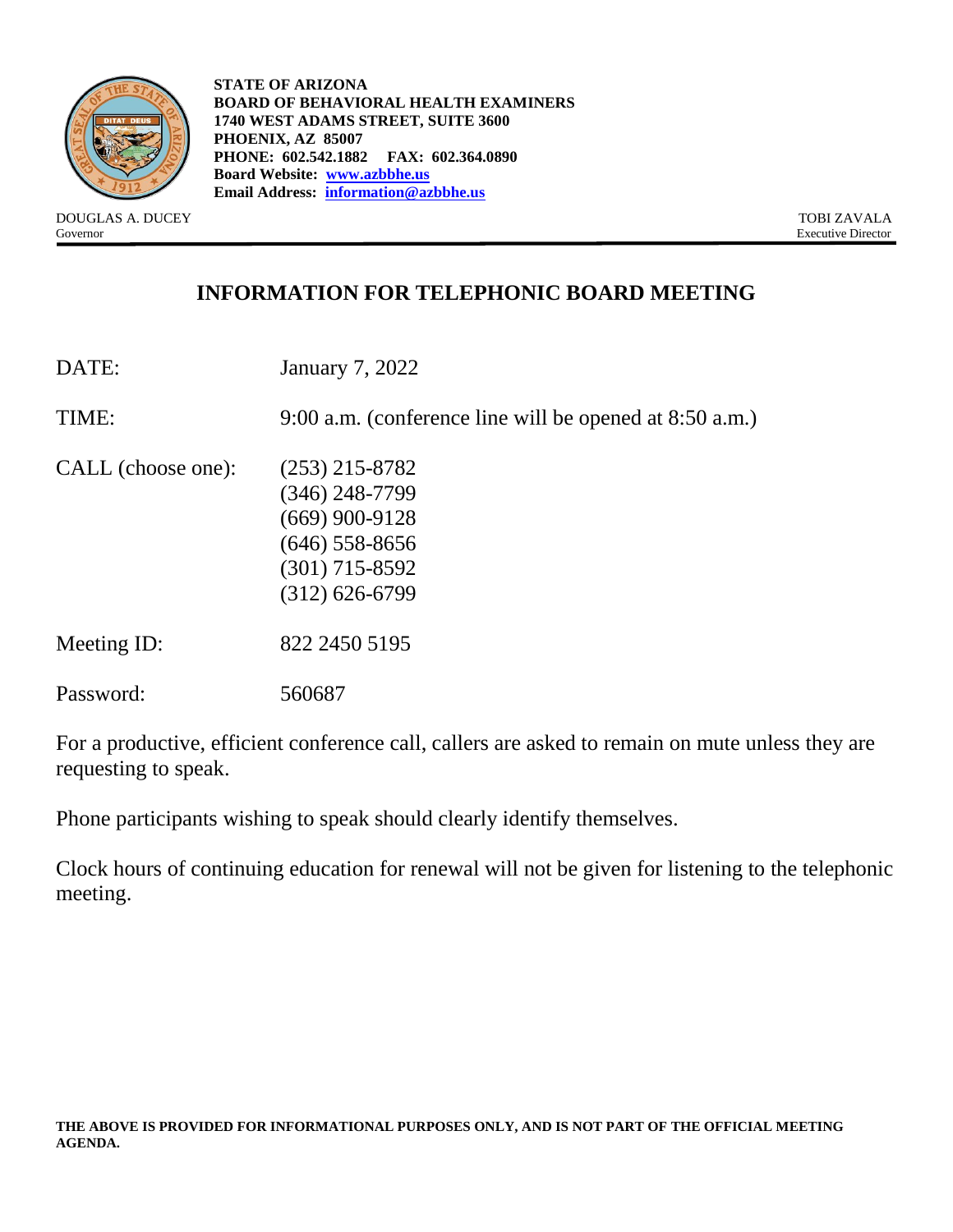

DOUGLAS A. DUCEY TOBI ZAVALA Governor Executive Director

**STATE OF ARIZONA BOARD OF BEHAVIORAL HEALTH EXAMINERS 1740 WEST ADAMS STREET, SUITE 3600 PHOENIX, AZ 85007 PHONE: 602.542.1882 FAX: 602.364.0890 Board Website: [www.azbbhe.us](http://www.azbbhe.us/) Email Address: [information@azbbhe.us](mailto:information@azbbhe.us)**

## AZBBHE MISSION STATEMENT

To establish and maintain standards of qualifications and performance for licensed behavioral health professionals in the fields of counseling, marriage and family therapy, social work and substance abuse counseling and to regulate the practice of licensed behavioral health professionals for protection of the public.

#### BOARD OF BEHAVIORAL HEALTH EXAMINERS **NOTICE & AGENDA FOR TELECONFERENCE**

**Scheduled for January 7, 2022 at 9:00 AM** 1740 West Adams Street, Board Room C, Phoenix, Arizona 85007 **2 nd Amended (January 6, 2022)**

Pursuant to A.R.S. § 38-431.02, notice is hereby given to the general public and to members of the Arizona State Board of Behavioral Health Examiners that the Board will hold a regular meeting open to the public on the date and at the time indicated above. A full meeting agenda and list of applications to be considered can be found online at [www.azbbhe.us](http://www.azbbhe.us/) or in the lobby of the Board's office building in the binder adjacent to the case displaying meeting notifications.

The Board reserves the right to change the order of items on the agenda, except for those matters set for a specific time. The formal hearings and formal interviews are scheduled to be heard during specific time blocks. The Board Chairperson, however, reserves the right to call cases in random order. Please note that the recommendations listed on the agenda are merely suggested Board actions. Those recommendations do not become final until adopted by the Board. The Board has the authority to accept, reject or modify any recommendation listed on the agenda.

The Board, upon a majority vote of a quorum of the members, may hold an Executive Session on any of the listed agenda items to discuss or consider records exempt by law from public inspection, including the receipt and discussion of information or testimony that is specifically required to be maintained as confidential by state and federal law, or to obtain legal advice. A.R.S. § 38-431.03(A)(2) and (3). Executive Sessions are not open to the public.

The Board usually allows  $3 - 5$  minutes per person for public comment on any agenda item: however, depending on the issue presented, the Board Chairperson has the discretion to expand that time.

Americans with Disabilities Act: Persons with a disability may request a reasonable accommodation, such as a sign language interpreter or a copy of this document in alternative format, by contacting Erin Yabu at 602-542-1811 or the TDD number at 800-367-8939.

> Board Members Patricia Dobratz, LMFT, Chairperson Cedric (Doc) Davis, LCSW, Secretary/Treasurer Kimberly Bailey, LMFT Robert Charles, Public Member Mary Coonrod, Public Member Leanette Henagan, LCSW, LISAC Meaghan Kramer, Public Member Kasondra Parr, LPC Mark Shen, LPC Gerald Szymanski, LISAC, LPC Antwan Trotter, Public Member Vacant, LISAC

If you need to speak to a member of the Board staff regarding an agenda item, please contact Erin Yabu at 602-542-1811 or the TDD number at 800-367-8939.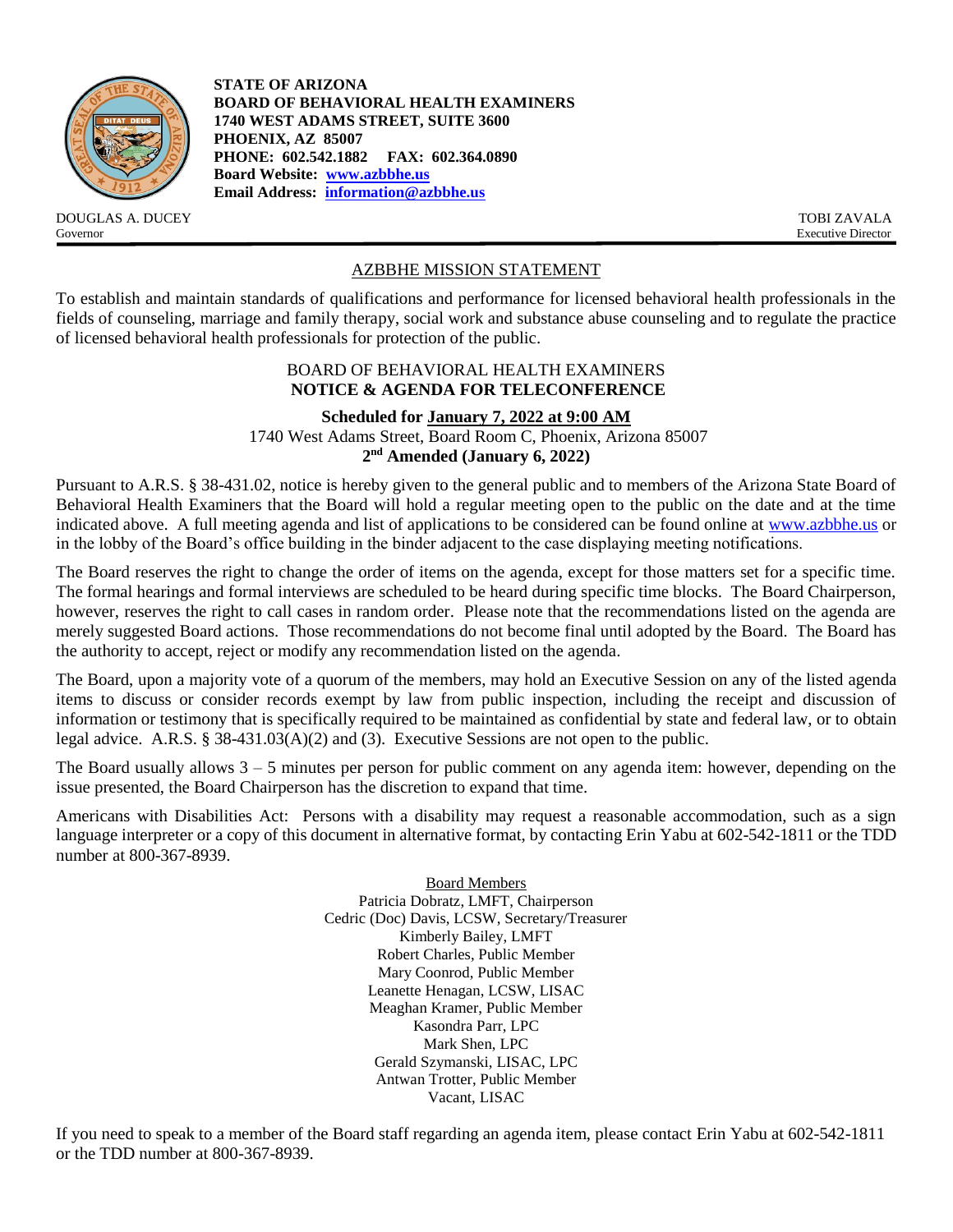The agenda for the meeting is as follows:

# **1. Call to order**

- **2. Roll call** (staff)
- **3. Minutes: review, consideration and action.**

Pursuant to A.R.S. § 38-431.03(A)(2), any discussion of the executive session minutes will take place in executive session.

*A. December 10, 2021, general meeting minutes* 

## **4. Consent Agenda:**

Consent agenda items may be considered for approval as a single action unless a Board member or interested party wishes to remove an item for discussion.

The Board may go into executive session to discuss confidential records pursuant to A.R.S. § 38-431.03(A)(2) or to obtain legal advice pursuant to A.R.S. § 38-431.03(A)(3).

- **A. Cases recommended for dismissal**. The Board will review, discuss, and may vote to take action on the following case(s):
	- *1. 2021-0164, Michelli Simpson, LPC-18443*
	- *2. 2021-0144, Miriam Turner, LAC-18449 (suspended)*
- **B. Cases recommended for dismissal with a letter of concern.** The Board will review, discuss, and may vote to take action on the following case(s):
	- *1. 2021-0110, Maryjoy Kearns, LAC-17598*
	- *2. 2022-0036, Heidi Quinlan, LPC-13084. LISAC-11071*
- **C. Cases recommended for release from consent agreements**. The Board will review, discuss, and may vote to take action on the following case(s):
	- *1. 2019-0134, Erica McCullough, LAMFT-10732*
- **D. Cases recommended for opening a complaint and acceptance of a proposed signed nondisciplinary consent agreement.** The Board will review, discuss, and may vote to take action on the following case(s):
	- *1. Jeanne Brown, LPC-19385*
- 2. **Cases recommended for opening a complaint and acceptance of a proposed signed disciplinary consent agreement.** The Board will review, discuss, and may vote to take action on the following case(s):

*N/A*

3. **Cases recommended for opening a complaint and dismissing with a letter of concern.** The Board will review, discuss, and may vote to take action on the following case(s).

*N/A*

4. **Cases recommended for acceptance of a proposed signed non-disciplinary consent agreement.**  The Board will review, discuss, and may vote to take action on the following case(s).

*N/A*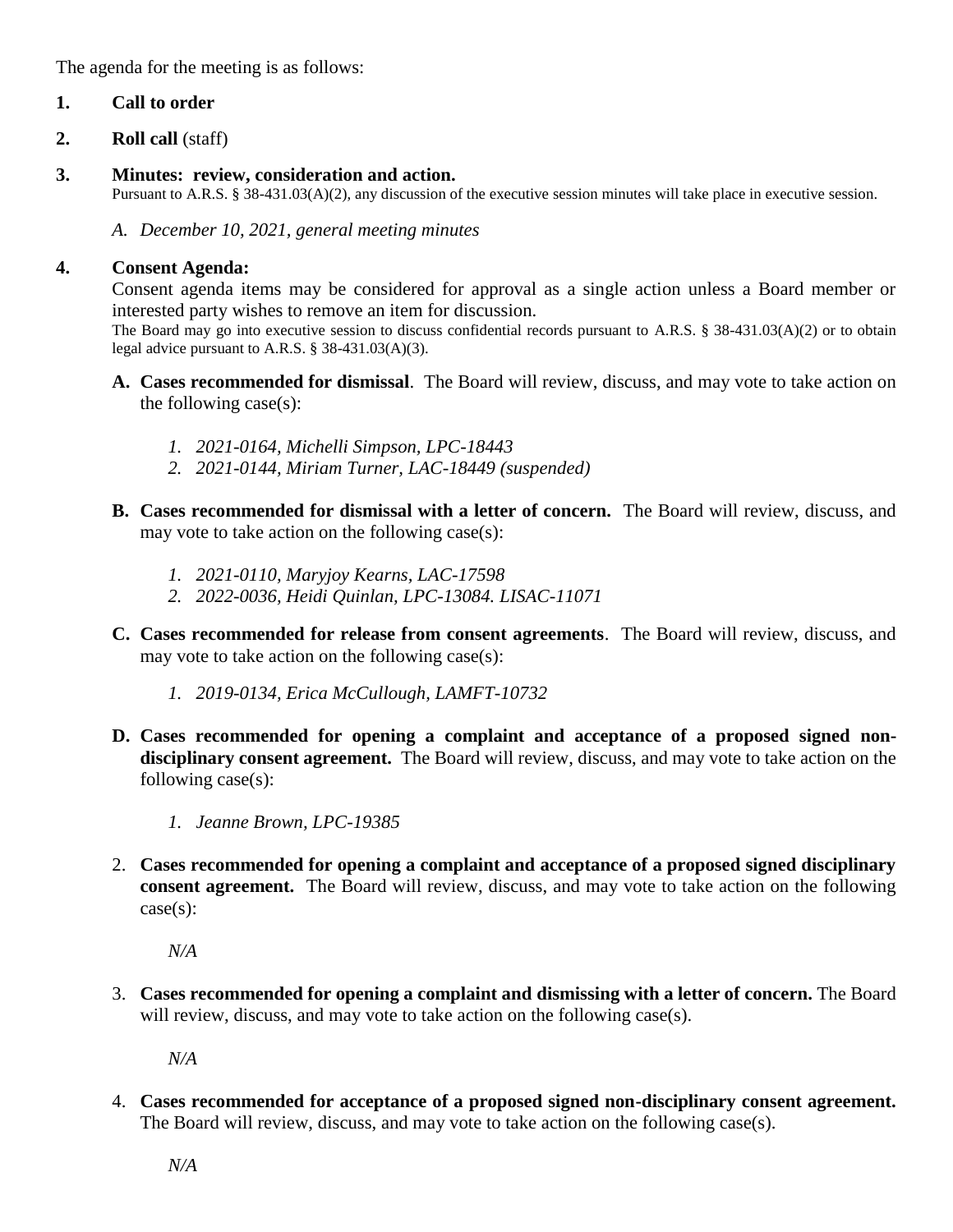## **5. Administrative Hearings**

Pursuant to A.R.S. §§ 32-3253(A)(10) and 41-1092.07, the Board will conduct administrative hearings in the following matter(s). During the administrative hearing, the Board may go into executive session to discuss confidential records pursuant to A.R.S. § 38-431.03(A)(2) or to obtain legal advice pursuant to A.R.S. § 38-431.03(A)(3).

*N/A*

## **6. Formal Interviews**

Pursuant to A.R.S. § 32-3281, the Board will conduct a Formal Interview in the following matter(s).During a formal interview, the Board may go into executive session to discuss confidential records pursuant to A.R.S. § 38-431.03(A)(2) or to obtain legal advice pursuant to A.R.S. § 38-431.03(A)(3).

 *N/A*

#### **7. Complaints and other disciplinary matters: review, consideration and action.**

The Board may go into executive session to discuss confidential records pursuant to A.R.S. § 38-431.03(A)(2) or to obtain legal advice pursuant to A.R.S. § 38-431.03(A)(3).

*Pending complaints represent unproven allegations. On investigation, many complaints are found to be without merit or not of sufficient seriousness to merit disciplinary action against the licensee and are dismissed.*

*A. 2022-0073, Candace Bailey, LCSW-10968*

Initial review, consideration and possible action regarding accepting the proposed signed consent agreement.

- *B. 2022-0041, Meagan Foxx, LPC-13589, LISAC-11604* Initial review, consideration and possible action regarding complaint.
- *C. 2022-0042, Lloyd Gillum, LPC-0766* Initial review, consideration and possible action regarding complaint.
- *D. Rosalie Hasseltine, LPC-10704* Initial review, consideration, and possible action regarding opening a complaint and possible disciplinary action regarding background information.
- *E. 2021-0139, L. Magali Hoy-Nielsen, LCSW-16582* Initial review, consideration and possible action regarding complaint.
- *F. 2021-0122, Arline Lemeshewsky, LCSW-3634*  Initial review consideration and possible action regarding complaint.
- *G. 2022-0043, Anne McQuaid, LPC-12062*  Initial review consideration and possible action regarding complaint.
- *H. 2022-0044, Jasmine Moore, LPC-13258* Initial review consideration and possible action regarding complaint.
- *I. Everett Neace, LMSW-13796* Initial review, consideration, and possible action regarding opening a complaint and possible disciplinary action regarding background information.
- *J. Jillian Vanselow, LASAC-13339* Initial review, consideration and possible action regarding opening a complaint and accepting the proposed signed consent agreement.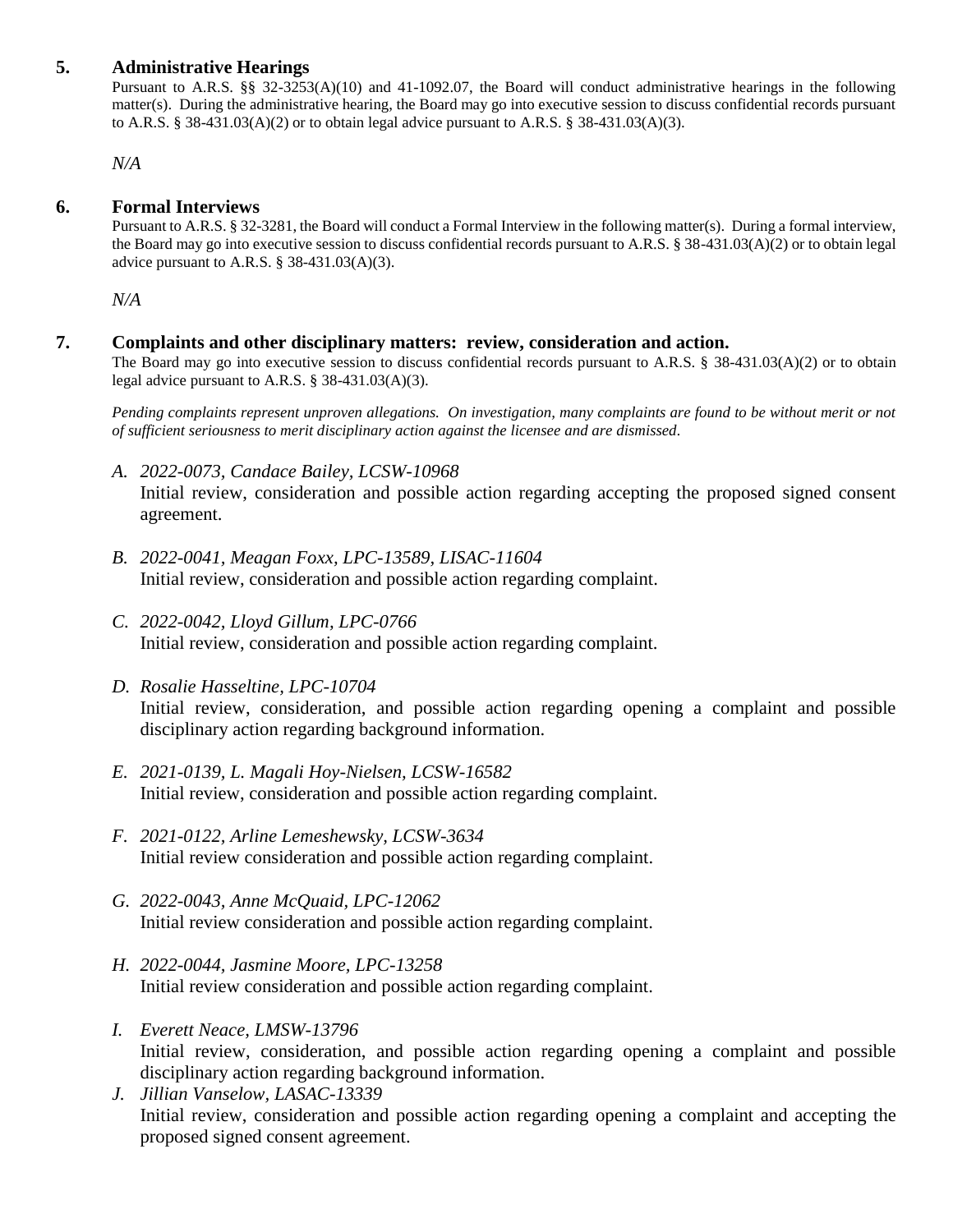## *K. 2022-0011, Jillian Vanselow, LISAC Applicant*

Initial review consideration and possible action regarding complaint.

## **8. Assistant Attorney General's Report: Mona Baskin, A.A.G.**

The Board may go into executive session to discuss confidential records pursuant to A.R.S. § 38-431.03(A)(2) or to obtain legal advice pursuant to A.R.S. § 38-431.03(A)(3).

*N/A*

## **9. Temporary licenses: review, consideration and action**

*N/A*

#### **10. Applications for licensure and educational programs: review, consideration and action**

The Board may go into executive session to discuss confidential records pursuant to A.R.S. § 38-431.03(A)(2) or to obtain legal advice pursuant to A.R.S. § 38-431.03(A)(3).

*A. Review, consideration, and possible action regarding applications for licensure* Names are posted for review in the building lobby of the 1<sup>st</sup> floor of 1740 W. Adams Street, Phoenix, AZ at least twenty-four (24) hours in advance of the meeting.

*B. Review, consideration, and possible action regarding applications for educational programs*

#### **11. Report from the Chair**

The Board may go into executive session to discuss personnel matters pursuant to A.R.S. § 38-431.03(A)(1), discuss confidential records pursuant to A.R.S. § 38-431.03(A)(2) or to obtain legal advice pursuant to A.R.S. § 38-431.03(A)(3).

#### *A. Summary of current events*

By law, the summary of current events is limited to summarizing recent occurrences. The Board cannot propose, discuss, deliberate or take legal action on any matter in the summary unless the specific matter is properly noticed for legal action.

## **12. Report from the Treasurer**

- *A. Review, consideration, and possible action regarding November financial report*
- *B. Review, consideration, and possible action regarding December financial report*

## **13. Report from the Executive Director and/or staff**

The Board may go into executive session to discuss personnel matters pursuant to A.R.S. § 38-431.03(A)(1), to discuss confidential records pursuant to A.R.S. § 38-431.03(A)(2), or to obtain legal advice pursuant to A.R.S. § 38-431.03(A)(3).

- *A. Discussion regarding the universal recognition article*
- *B. Update on staff changes*
- *C. Discussion regarding unauthorized practice*
- *D. Update regarding 2021 staff accomplishments*
- *E. Review, consideration, and possible action regarding the "No Surprises Act"*

## **14. Request for extension of inactive status: review, consideration and action**

The Board may go into executive session to discuss personnel matters pursuant to A.R.S. § 38-431.03(A)(1), to discuss confidential records pursuant to A.R.S. § 38-431.03(A)(2), or to obtain legal advice pursuant to A.R.S. § 38-431.03(A)(3).

## *A. Cara DeLessio, LAC-11239 (inactive)*

## **15. Future agenda items**

*N/A*